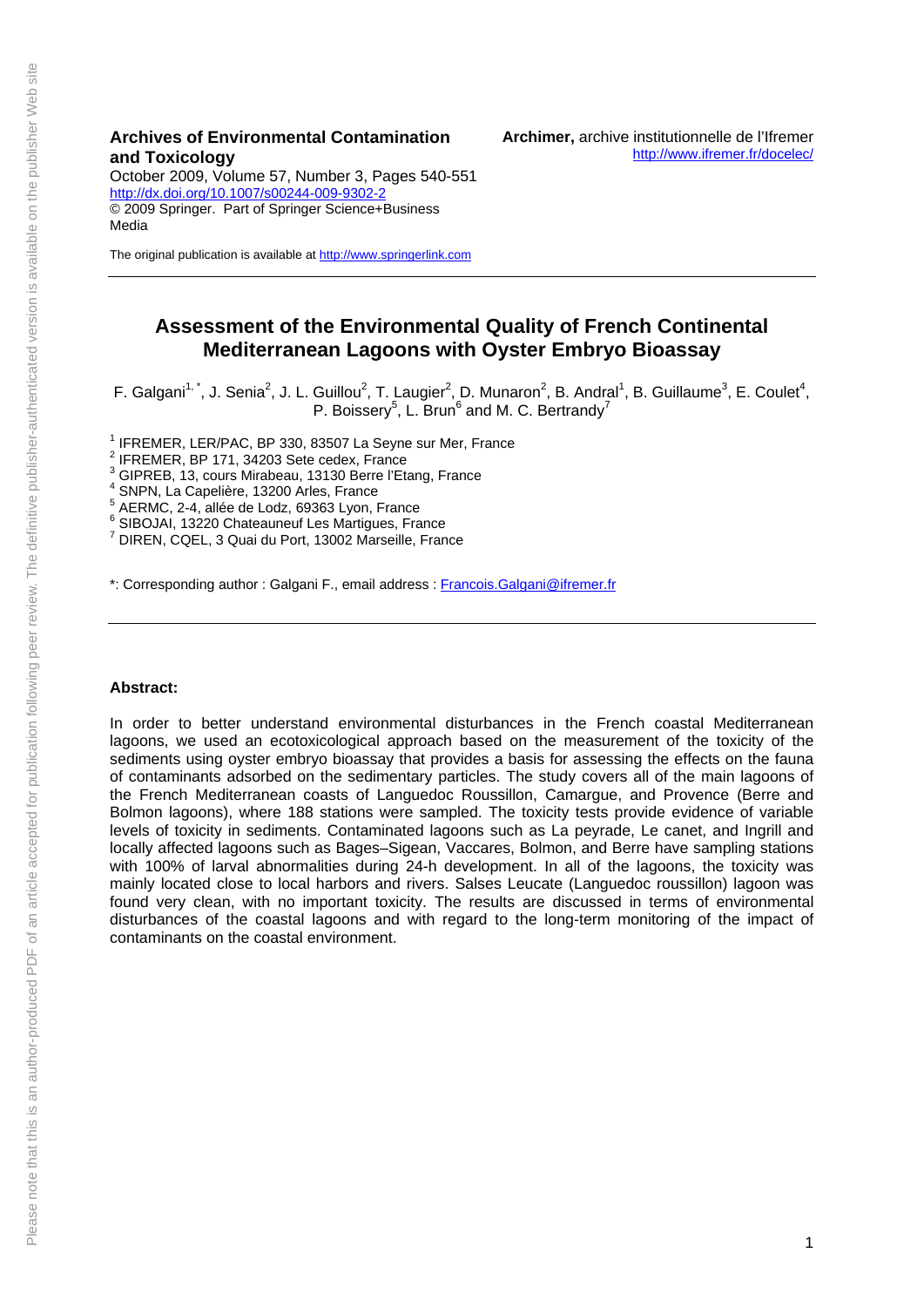The environmental study of a site is often based on analysis of contamination or eutrophication. Certain complementary approaches might in some cases provide information on the quality of the environment. This is the case with ecotoxicology, which provides data on the impact of contaminants, on the biological response of organisms, and on the potential toxicity of water or sediments. It mighy, in some cases, provide information that cannot be obtained by other means (Volpi-Ghirardini et al. 2003).

Because of their location between the continental and the marine environments, most Mediterranean lagoons are located in areas where sedimentation is important. They are, in general, exposed to high inputs of contaminants from various sources (Roche et al. 2000, 2002) and, in particular, to phytosanitary products used in agriculture and mosquito control (Andral and Tomasino 2007; Corsi et al. 2003a, b; Villa et al. 2003) or industrial residues (Trabelsi and Driss 2005). The lagoons of the French Mediterranean coasts have been extensively studied with regard to the mechanisms of eutrophication (Gomez et al. 1998). They are also exposed to high inputs of nutritive salts, and nearby coastal anthropic activities are the source of frequent dystrophy (La Jeunesse et al. 2002). These lagoons include those from the Roussillon, the Languedoc, the Camargue, and the Berre areas. From the environmental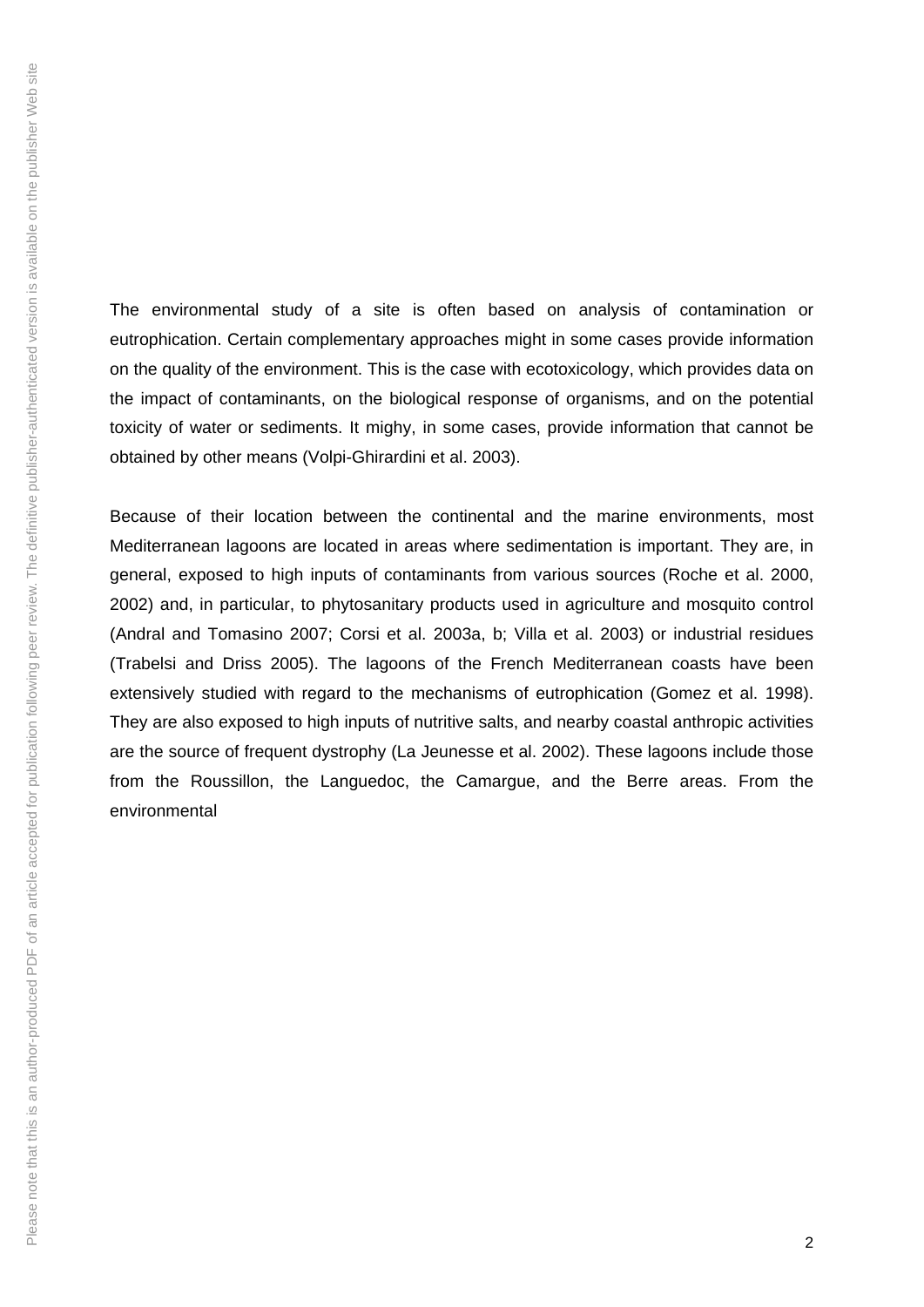$\frac{V}{V}$  in vitro with regard to various for assessing the effects of contaminated the measurement of biomarkers systems. It also gives the seignatifie and the impact of beinarchieses systems. It also gives the seignatio point of view, the consequences are poorly known and the disturbances described do not adequately take into account the inputs of contaminants. As for the estuarine environ- ment, the various possible approaches for studying the effects of anthropic inputs include the use of taxonomic diversity indexes (Mouillot et al. [2005](#page-11-0)), contamination of fishes (Corsi et al. [2003a](#page-11-0), [b](#page-11-0); Pampoulie et al. [2001\)](#page-11-0) or worms (Niper and Carr [2003](#page-11-0)), biotests (Byrne and O'Halloran [2001;](#page-11-0) Volpi-Ghirardini et al. [2003\)](#page-12-0), and bio- markers (Corsi et al. [2003a](#page-11-0), [b;](#page-11-0) Dellali et al. [2001](#page-11-0); Masson et al. [2007\)](#page-11-0). Biotests or ecotoxicological tests provide a means of measuring the quality of the environment by the measurement of toxicity in vitro with regard to various species. They contrast with the measurement of biomarkers or diversity indexes that make it possible to assess the response of organisms to alterations of the environment. These approaches are complementary and might provide essential information on the fate of contaminants and on the response of an ecosystem to environmental distur- bances. Criteria for the choice of target organisms for bioassays have been evaluated. The embryos and larvae of marine organisms are generally more sensitive to toxic substances than adults, and gametes and embryos of oysters have been recognized as valuable tools in toxicological 81 studies since Prytherch ([1924\)](#page-11-0) tested Crassostrea virginica. Toxicity bioassays are now used worldwide to help assess sediment quality because they can integrate the various complex effects of contaminants. The oyster embryo bioassay, one of these procedures, has been shown to be reliable, sensitive, and ecologically relevant (Gray [1988\)](#page-11-0). During the past decades, numerous studies have been published on the use of oyster embryos, either con-cerning the effects of individual contaminants, industrial

effluents, and sediments or the assessment of sea and 90 brackish water quality (Losso et al. [2004](#page-11-0); Dalmazzone 91 et al. [2004](#page-11-0); His et al. [1999a;](#page-11-0) Quiniou et al. [2005,](#page-11-0) [2007](#page-11-0); 92 Stronkhorst et al. [2004\)](#page-12-0). Because of its sensitivity, we 93 considered this test as the most suitable for toxicity testing 94 to better understand environmental disturbances affecting 95 the lagoons of French Mediterranean coasts. Moreover, not 96 only do native oysters live in surrounding waters, but the 97 oyster Crassostrea gigas is also cultivated in the largest 98 lagoons such as Thau and Salses Leucate. 99

In this article, we report a study based on the assessment 100 of the toxicity of sediments, which provides a contribution 101 for assessing the effects of contaminants on coastal eco- 102 systems. It also gives the scientific and technical basis for 103 the long-term evaluation of the impact of contaminants on 104 the coastal environment. 105

Materials and Methods 106

Sites 107

The study covered 35 lagoons from different areas of the 108 French Mediterranean coasts, including the regions of 109 Roussillon, Languedoc, Camargue, and Provence. All of 110 the lagoons are located in areas where rocky shores are 111 absent and where sedimentary processes are important. 112 These lagoons are presented in Fig. 1. The maximum 113 depth ranged from 0.4 m (Grec lagoon) to 11 m (Thau 114 lagoon). The Thau, Bages–Sigean, Or, and Berre lagoons 115 were studied more extensively because of their sizes and 116 the presence of surrounding agricultural or industrial 117 activities. 118





| Journal: Large 244  | Dispatch: 5-3-2009 | Pages: 12      |
|---------------------|--------------------|----------------|
| Article No.: $9302$ | □ LE               | $\Box$ TYPESET |
| MS Code:            |                    | <b>DISK</b>    |
|                     |                    |                |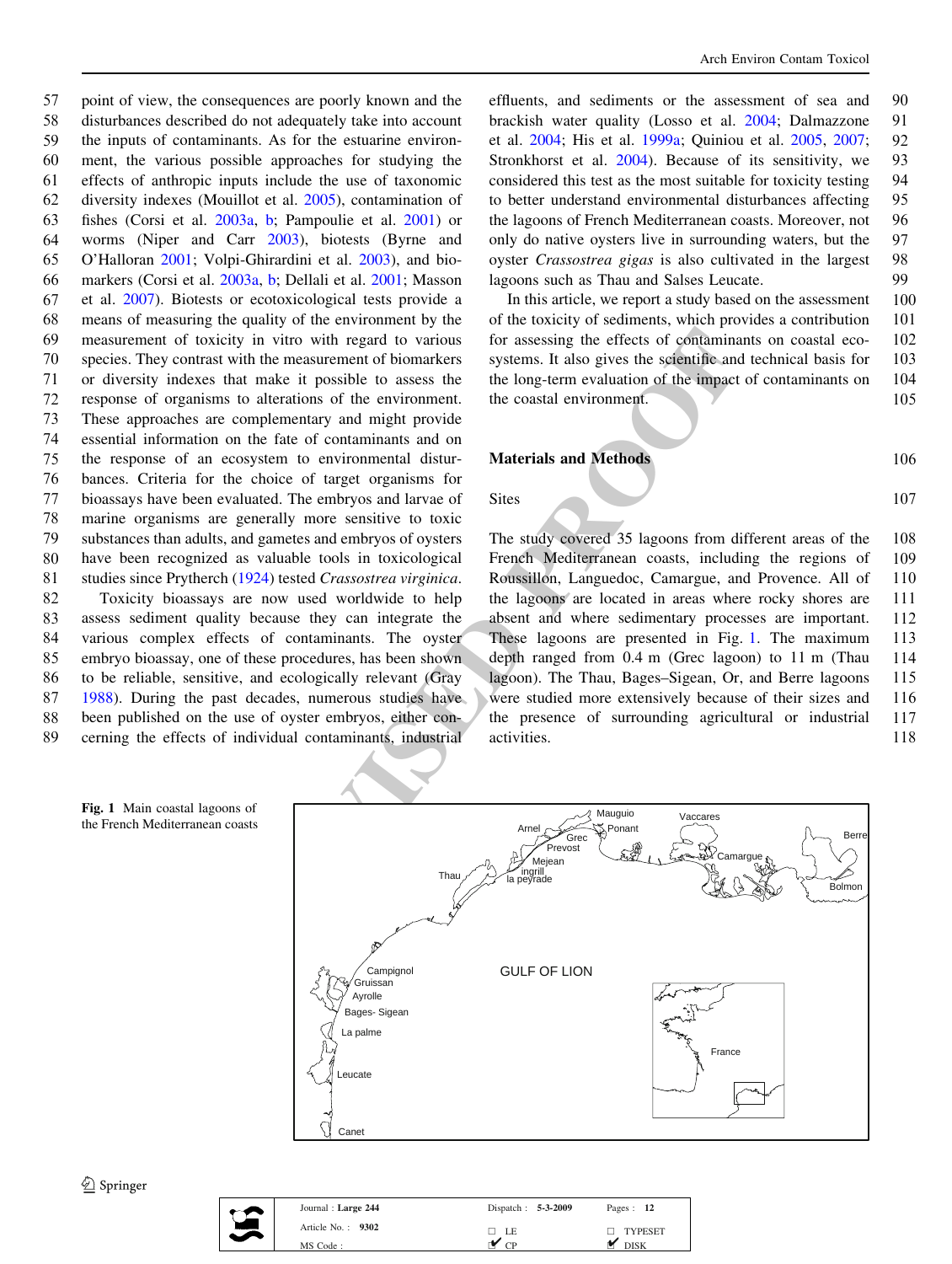#### 119 Sampling

120 Samples were taken between June 4, 2002 and September 121 20, 2006. All sediments from one lagoon were sampled 122 during the same day.

 One hundred grams of the first 3 cm were collected using the Van Veen grab were sifted on board on a 2-mm mesh. Samples were stored in the dark, in polyethylene 126 bags, at  $+4^{\circ}$ C until processing. Storage was less than 2 months. The water used in the tests was collected 1 nautical mile offshore the town of Sete in an area moni- tored every 3 years for chemical contamination (National French Monitoring Network). Reference water was filtered on a 0.22-*l*m membrane just before use. Sixty grams of each sample were mixed with 240 ml of reference water filtered and shaken for 8 h before 8 h of decantation (His et al. [1999a](#page-11-0), [b](#page-11-0)). The supernatants (elutriates) are recovered and dilutions (100%, 50%, 25%, 12.5%, 6.25%, and 3%.) were placed in Iwaki sterile culture microplates with 3-mL wells completed with filtered reference water.

138 Larval Development Test

vork). Reference water was filtered<br>
in the Mediterranean Sea in order to as<br>
ity is the process. Sinty grams of clutrinates.<br>
ity was divided by the precentage of abnormal larva<br>
id with 240 ml of reference water<br>
The pe The procedure described by His et al. ([1999b\)](#page-11-0) was used. Mature genitors (C. gigas) came from the Guernesey Sea Farms hatchery. The mature genitors were carefully 142 cleaned and immerged in unfiltered reference water at 18°C 143 for 30 min before a thermal shock (28°C, 30 min). Speci- mens emitting gametes were placed in two successive baths of filtered reference water. Fecundation was monitored under the microscope; then, after dilution, the larvae were placed in the Iwaki microplates (300 larvae/well) and 148 placed in culture at  $24 \pm 1$ °C for 24 h. After incubation, the larvae were fixed in 40% formaldehyde and decanted. The abnormality rate is determined on the basis of a count of 100 larvae per well (two to five replicates per concen- tration). Abnormalities in controls were under 12%. Results are given as net percentage of abnormalities (Toxicity—

- 154 Toxicity of control).
- 155 Data Processing

 The spatial representation of the data from the main lagoons was obtained from the Karto software (IFR- EMER). Isotoxicity maps were obtained by using the Kriging method. Data were processed by the software 160 Surfer VI using a  $50 \times 50$  grid.

161 For  $EC_{10}$ ,  $EC_{25}$ , and  $EC_{50}$  determinations (the elutriate concentrations in the test necessary to obtain 10%, 25%, and 50% of larval abnormalities), toxicity was measured on six concentrations of elutriates (0–100%) with four repli- cates for each concentration. the results were processed with the software REGTOX (Vindimian et al. [1983](#page-12-0); see also <http://perso.wanadoo.fr/eric.vindimian>) Typically, 167 linearization is performed on each series of the data (Hill's 168 transformation) and an adjustment is carried out by 169 simultaneous iterative regression (Galgani et al. [1992](#page-11-0)) in 170 order to assess the most accurate value for  $EC_{10}$ ,  $EC_{25}$ , and 171  $EC_{50}$ . 172

### Results 173

One hundred eighty-eight stations were sampled for sedi- 174 ments in 35 lagoons from the French continental coasts of 175 the Mediterranean Sea in order to assess the toxicity of 176 elutriates. 177

The percentage of abnormal larvae in the course of 178 larval development during the tests varies from one lagoon 179 to another. The mean values presented in Table [1](#page-4-0) show a 180 low mean toxicity level except for La Peyrade, Ingrill, Le 181 Canet, Bolmon, and Berre lagoons with values of 43.3%, 182 30%, 28%, 29.5–100%, and 25.5% abnormal larvae, 183 respectively. For some lagoons, variability is high with 184 maximum toxicity (100%) found only at certain sites. 185 Measurements in only one sampling site indicated also 186 maximum toxicities in the Lez River coming to the Palavas 187 lagoon system from the town Montpellier, the Fangassier 188 lagoon in Camargue, and the eastern part of the Bolmon 189 lagoon. 190

In the Bages Sigean, Vaccares, and Berre lagoons, 191 toxicity ranged from 0 to 100. Considering the range of 192 toxicity, La Peyrade and Bolmon lagoons were, however, 193 most affected, with toxicity ranging from 22% to 62% and 194 from  $24.5\%$  to  $100\%$ , respectively. 195

Some sediments were found with a very low or without 196 toxicity (less than 10% for the mean value), especially in 197 the Salses-Leucate, Mejean, and Grec lagoons. The sedi- 198 ment tested from the Etang de La Palme was only slightly 199 toxic, whereas the sediments from the Camargue lagoons 200 were locally toxic. For all of the lagoons, plotting measured 201 toxicities versus the sizes of lagoons and related basins did 202 not give any significant correlation. 203

The large lagoons were studied in greater detail. The 204 results enable one to be precise in the variations in the 205 percentages of abnormal larvae in the same lagoon. For the 206 Palavas lagoons (Fig. [2](#page-5-0)a), the station exhibiting the highest 207 toxicity rate was that of the Lez (100% of larval abnor- 208 mality) and the mosson station, where a river is entering 209 the Arnel lagoon. For the Etang du Prevost, all of the 210 recorded toxicity rates were low but present, the highest 211 being recorded near the channel from the Rhone river to 212 Sète  $(28.6\%)$ . Upstream of the mouth of the Lez along the 213 Rhône–Sète Channel, toxicity rates were low—in particu-<br>214 lar, in the Grec and Méjean lagoons. For the Ingrill lagoon 215 (Fig. [2b](#page-5-0)), the two stations situated on either side of the 216



| Journal: Large 244 | Dispatch: 5-3-2009 | Pages: 12   |
|--------------------|--------------------|-------------|
| Article No.: 9302  | $\Box$ LE          | TYPESET     |
| MS Code:           |                    | <b>DISK</b> |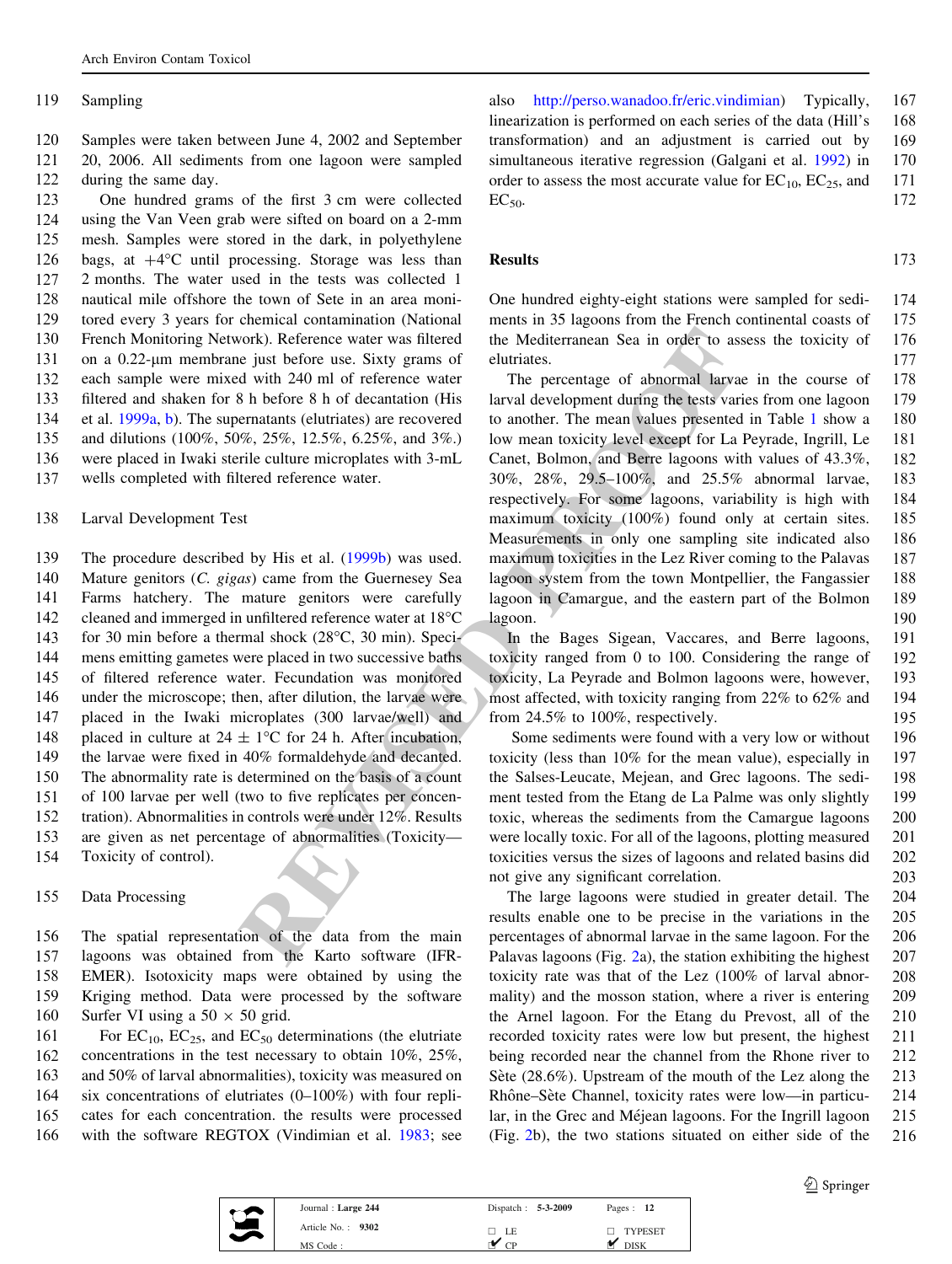<span id="page-4-0"></span>

|                                 |  |  |  |  |  |  | <b>Table 1</b> Mean toxicity levels in sediments (% of abnormal larvae at stage D after incubation with 100% of sediment extract (elutriate) |  |  |  |
|---------------------------------|--|--|--|--|--|--|----------------------------------------------------------------------------------------------------------------------------------------------|--|--|--|
| (mean $\pm$ standard deviation) |  |  |  |  |  |  |                                                                                                                                              |  |  |  |

| Lagoon                                        | Stations (No.)                                                 | Mean toxicity | <b>SD</b>                | Surface (ha)                                               | Basin $a$ (ha)        | $B/S^b$    |
|-----------------------------------------------|----------------------------------------------------------------|---------------|--------------------------|------------------------------------------------------------|-----------------------|------------|
| Roussillon                                    |                                                                |               |                          |                                                            |                       |            |
| Canet                                         | 3                                                              | 28            | 10.3                     | 520                                                        | 26,000                | 50.0       |
| Salses-Leucate                                | 11                                                             | 10            | 7.9                      | 5,400                                                      | 16,000                | 3.0        |
| La palme                                      | $\mathbf{1}$                                                   | 11.2          | $\equiv$                 | 600                                                        | 6,500                 | 10.8       |
| Bages-Sigean                                  | 32                                                             | 15.8          | 11.4                     | 3,800                                                      | 44,300                | 11.7       |
| Ayrolle                                       | 12                                                             | 6.74          | 6.13                     | 1,320                                                      | 10,400                | 7.9        |
| Gruissan                                      | 3                                                              | 3.35          |                          | 145                                                        | 10,400                | 71.7       |
| Campignol                                     | 3                                                              | 9.25          |                          | 115                                                        | 10,400                | 90.4       |
| Languedoc                                     |                                                                |               |                          |                                                            |                       |            |
| Thau                                          | 27                                                             | 11.5          | 3                        | 6,874                                                      | 35,000                | 5.1        |
| La peyrade                                    | 3                                                              | 43.3          |                          |                                                            |                       |            |
| Ingrill                                       | 6                                                              | 30            | 24.9                     | 685                                                        | 3,225                 | 4.7        |
| Mejean                                        | $\overline{c}$                                                 | 9.1           | $\overline{\phantom{0}}$ | 750                                                        | 23,602                | 31.5       |
| Grec                                          | $\overline{c}$                                                 | 9.2           |                          | 270                                                        | 23,603                | 87.4       |
| Lez (Montpellier)                             | 1                                                              | 100           |                          | nd                                                         | nd                    | nd         |
| Prevost                                       | $\overline{4}$                                                 | 19            | 9.3                      | 294                                                        | 23,604                | 80.3       |
| Or (Mauguio)                                  | 30                                                             | 11.65         | 7.8                      | 2,945                                                      | 39,943                | 13.6       |
| Ponant                                        | $\mathbf{1}$                                                   | 25.4          |                          | 200                                                        | 500                   | 2.5        |
| Camargue                                      |                                                                |               |                          |                                                            |                       |            |
| <b>Est Vaccares</b>                           | 2                                                              | 81            |                          | nd                                                         | nd                    | nd         |
| Vaccares system <sup>c</sup>                  | 7                                                              | 1.8           | 1.46                     | 6,680                                                      | 13,300                | 2.0        |
| Fangassier                                    | $\mathbf{1}$                                                   | 100           |                          | nd                                                         | nd                    | nd         |
| Faraman                                       | $\mathbf{1}$                                                   | 94            |                          | nd                                                         | nd                    | nd         |
| Others lagoons                                | 9                                                              | 11.71         | 10.2                     | nd                                                         | nd                    | nd         |
| Provence                                      |                                                                |               |                          |                                                            |                       |            |
| Berre                                         | 23                                                             | 25.75         | 41.1                     | 13,210                                                     | 146,960               | 11.1       |
| <b>Bolmon Est</b>                             | $\overline{c}$                                                 | 100           |                          | 600 <sup>d</sup>                                           | $11,200$ <sup>d</sup> | $18.7^{d}$ |
| <b>Bolmon Ouest</b>                           | $\sqrt{2}$                                                     | 29.5          |                          |                                                            |                       |            |
| <sup>a</sup> Hydrological basin               |                                                                |               |                          |                                                            |                       |            |
| <sup>b</sup> Hydrological basin/surface ratio |                                                                |               |                          |                                                            |                       |            |
| <sup>c</sup> Interrelated lagoons             |                                                                |               |                          |                                                            |                       |            |
|                                               | <sup>d</sup> Properties are related to the whole Bolmon lagoon |               |                          |                                                            |                       |            |
|                                               |                                                                |               |                          |                                                            |                       |            |
|                                               | southern channel from Rhone to Sete exhibited toxicity         |               |                          | provided a basis for extrapolating the results in order to |                       |            |
|                                               | (26% each), whereas in the Frontignan harbor, 100%             |               |                          | map the toxicity rates (Figs. 3 and 4).                    |                       |            |
| mortality was found.                          |                                                                |               |                          | In the Thau lagoon (Fig. 3a), toxicity was mainly situ-    |                       |            |
|                                               | For the Salses-Leucate lagoon (Fig. 2c), the results are       |               |                          | ated near the harbors (Sète, Bouzigues, Meze, Mourre       |                       |            |
|                                               | homogeneous, with very low toxicity recorded throughout        |               |                          | Banc, and Marseillan), with values ranging from 3.3% to    |                       |            |
|                                               | the lagoon ranging from $1.1\%$ to $21\%$ . Except for the     |               |                          | 27% for the whole set of stations in the lagoon. However,  |                       |            |

217 southern channel from Rhone to Sete exhibited toxicity 218 (26% each), whereas in the Frontignan harbor, 100% 219 mortality was found.

 For the Salses-Leucate lagoon (Fig. 2c), the results are homogeneous, with very low toxicity recorded throughout the lagoon ranging from 1.1% to 21%. Except for the eastern part of the Vaccares, the Fangassier, and the hypersaline Faraman lagoons where toxicity was 100%, toxicity was low in Camargue (Fig. [2d](#page-5-0)). A significant value was found at 30% in sediments from the Galabert lagoon 227 and to a lower extent at Consecanière, with 23.5% altered 228 larvae.

229 More extensive measurements were performed in the 230 larger lagoons, including Thau, Bages Sigean, Mauguio, 231 and Berre. The numerous stations sampled in these areas provided a basis for extrapolating the results in order to 232 map the toxicity rates (Figs. [3](#page-6-0) and [4\)](#page-7-0). 233

In the Thau lagoon (Fig. [3a](#page-6-0)), toxicity was mainly situ- 234 ated near the harbors (Sète, Bouzigues, Meze, Mourre 235 Banc, and Marseillan), with values ranging from 3.3% to 236 27% for the whole set of stations in the lagoon. However, 237 no station was found with toxicity above 15%. Kriging the 238 data concerning toxicity of 100% elutriates (Fig. [3b](#page-6-0)) 239 enabled one to be precise about the affected sites. The 240 general pattern was found similar to Fig. [3](#page-6-0)a, highlighting, 241 for both, the importance of harbors as sources of contam- 242 inants in the Thau lagoon. 243

The percentages vary in the Bages–Sigean complex, with 244 high toxicity (100% abnormalities) near the Bages harbor 245 and at the outlet from the Bages sewage processing facility 246

| opringe |
|---------|
|---------|

| Journal: Large 244  | Dispatch: 5-3-2009 | Pages: 12     |  |
|---------------------|--------------------|---------------|--|
| Article No.: $9302$ | LE<br>H            | TYPESET<br>п. |  |
| MS Code:            |                    | <b>DISK</b>   |  |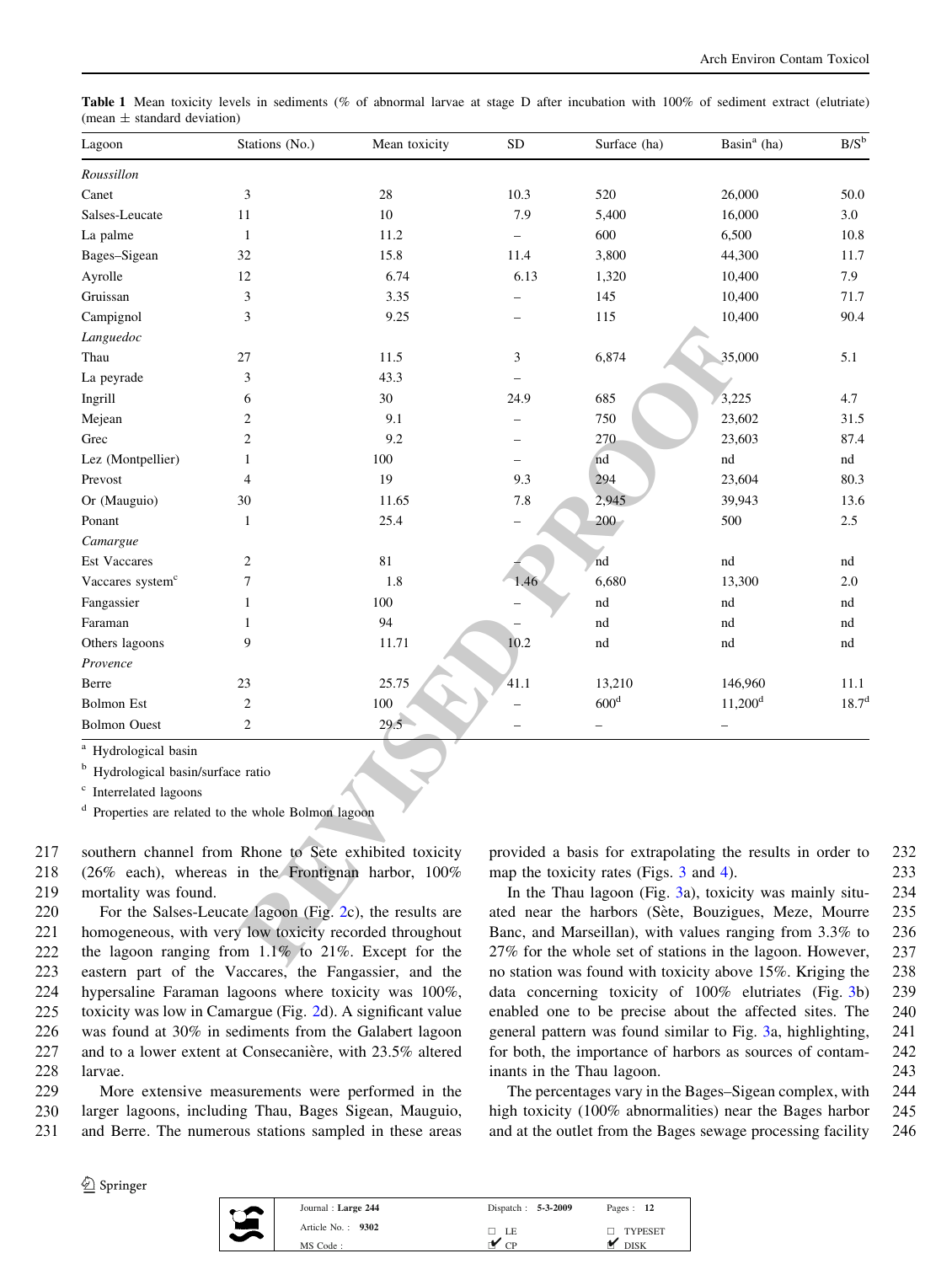<span id="page-5-0"></span>Fig. 2 Toxicity of sediments in the lagoons from Languedoc [mean toxicity levels in sediments; percentage of abnormal larvae at stage D after incubation with 100% of sediment extract (elutriate)]: (a) Palavas system lagoons around the Rhone River-Sète channel (Channel), (b) Ingrill lagoon, (c) Salses Leucate lagoon, (d) lagoons from the Camargue area



247 (northwest), whereas most of the sites except in the south 248 (Port la Nouvelle) were not affected by toxicity, as shown 249 by mapping the toxicity and extrapolation (Fig. 4a, b).

 Among the 32 stations from the Mauguio lagoon, the maximum toxicity was located on the northeast part and was 58% for the maximum value (Fig. 5a). No toxicity was found in the western part of the lagoon.

 Thirty-four stations were sampled in the Berre and Bolmon lagoons (Fig. [6\)](#page-9-0). Toxicity was ranged from 0% to 100%, with maximum values in the Vaine Bay (east), in the southwest area around the town of Martigues, and in the eastern part of the Bolmon lagoon, where some rivers come through the town of Marignane.

 Performing toxicity tests using, for each station, the concentration of elutriates ranging from 0 to 100% enabled 262 one to calculate the ecotoxicological parameters.  $EC_{10}$ ,  $EC_{25}$ , and  $EC_{50}$  (the concentration of elutriates that cause 10%, 25%, and 50% of abnormalities during development) were determined at 74 stations from the Languedoc Roussillon lagoons. Results are presented in Table [2.](#page-10-0) The 267 calculation of  $EC_{50}$  was possible for only four stations because of the low general toxicity of sediments. Three of these stations were from the Bages Sigean lagoon,

confirming the general pattern of toxicity (mean 270  $EC_{50} = 30$ . The remaining  $EC_{50}$  was determined at the 271 Frontignan station (Ingrill lagoon,  $EC_{50} = 58.5$ ), where 272 100% toxicity of elutriates was found. It was impossible to 273 determine  $EC_{25}$  in stations from four lagoons, including 274 Salses-Leucate, in which the highest mean value of  $EC_{10}$  275 was found (61.2), indicating the lowest mean toxicity. 276 Finally, the correlation between the toxicity of sediments 277 (percentage of abnormal larvae) and  $EC_{10}$  and  $EC_{25}$  was 278 found to be  $-0.08$  (55 possible calculations) and  $-0.78$  (24 279 possible calculations), respectively. 280

## Discussion 281

Our study presents the evaluation of toxicity of sediments 282 in 188 stations from coastal lagoons located along the 283 Mediterranean coast of France. For all these areas affected 284 by the toxicity of the sediments, the interpretation of the 285 results requires more detailed analysis of the contamina- 286 tion. Nevertheless, the occurrence of abnormal larvae in the 287 course of larval development in the presence of aqueous 288 sediment extracts might be linked to the occurrence of 289



| Journal: Large 244  | Dispatch: $5-3-2009$ | Pages: 12   |
|---------------------|----------------------|-------------|
| Article No.: $9302$ | $\Box$ LE            | TYPESET     |
| MS Code:            | $\cap$               | <b>DISK</b> |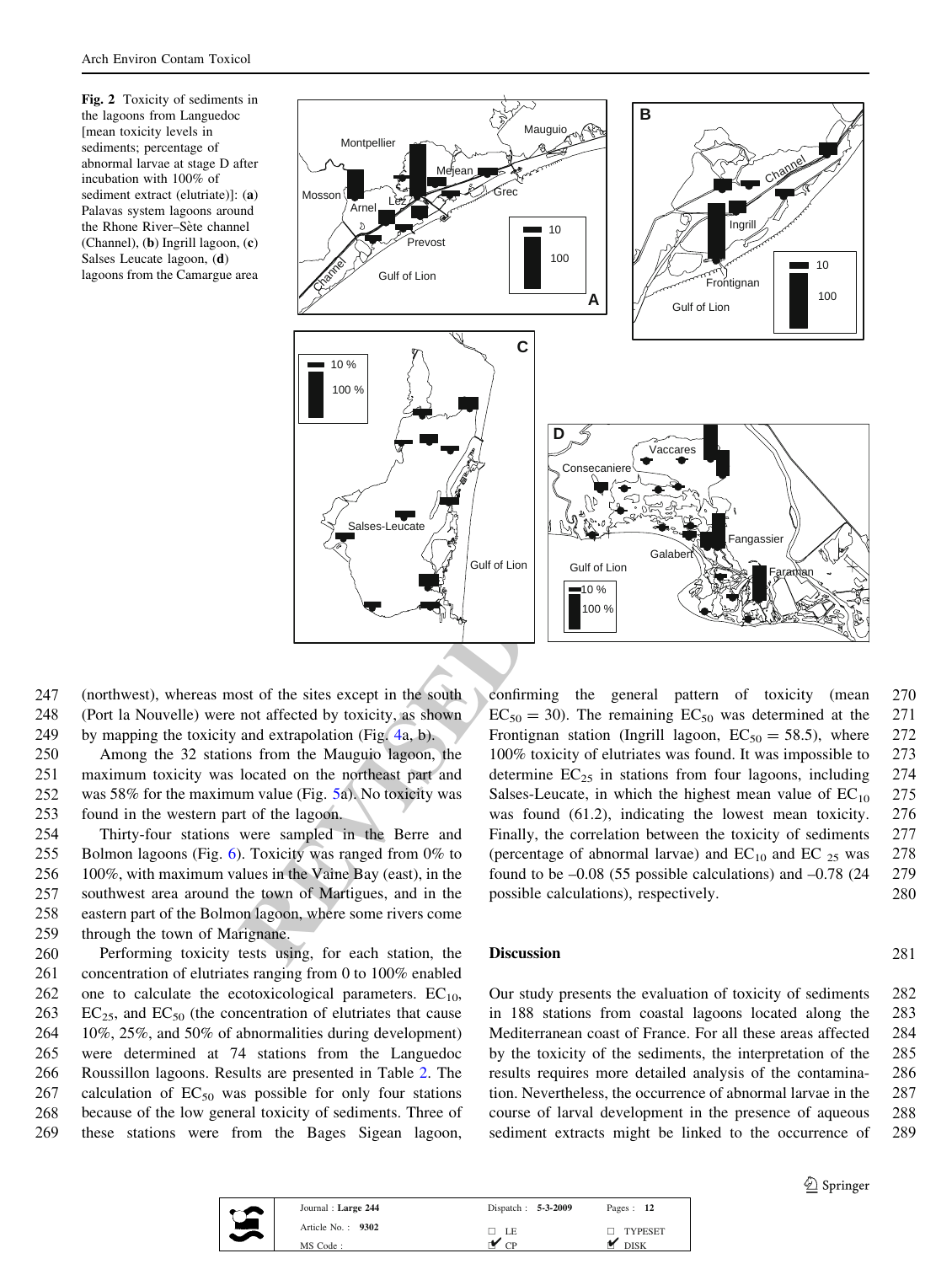<span id="page-6-0"></span>Fig. 3 Toxicity of sediments in the Thau lagoon [mean toxicity levels in sediments; percentage of abnormal larvae at stage D after incubation with 100% of sediment extract (elutriate)]: (a) net percentage of anomalies; (b) kriged data from (a)





| Journal: Large 244 | Dispatch: $5-3-2009$ | Pages: 12         |
|--------------------|----------------------|-------------------|
| Article No.: 9302  | $\Box$ LE            | $\Box$ TYPESET    |
| MS Code:           | CD                   | $\mathbf{M}$ DISK |
|                    |                      |                   |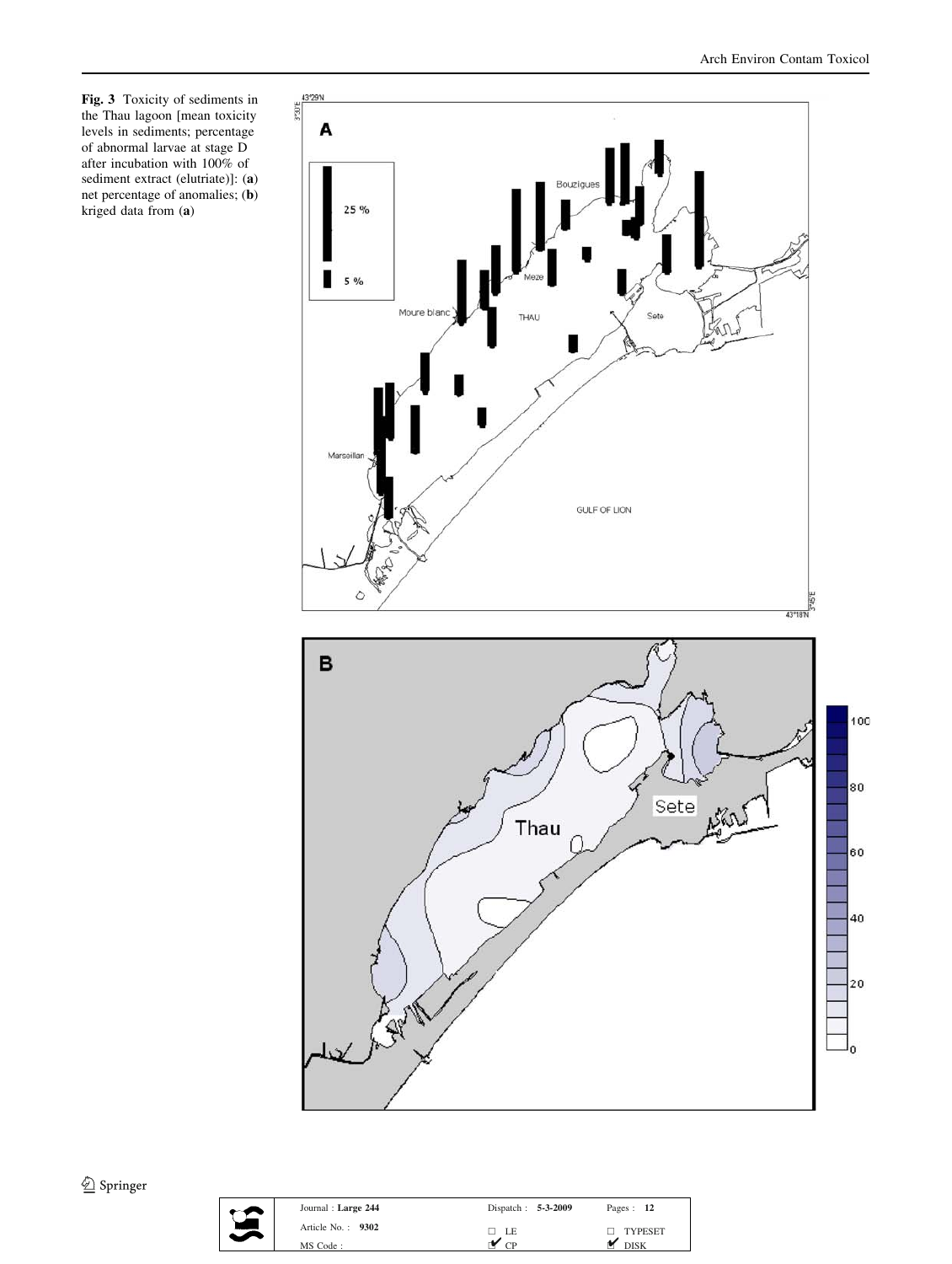<span id="page-7-0"></span>

Fig. 4 Toxicity of sediments in the Bages–Sigean lagoon (a) and related kriged data (b). Data were expressed as mean toxicity levels in sediments (% of abnormal larvae at stage D after incubation with 100% of sediment extract)

 contaminants in the sediments. Measurements performed using direct contact with the sediments might provide more significant results, but the results should be interpreted as the potential toxicity of all the contaminants present in the sediments rather than the real level of toxicity, as the contaminants are not necessarily bioavailable (His et al. [1999a](#page-11-0)). However, our study concerns the real toxicity rate measured on elutriates. It is difficult to offer any conclu- 297 sion on the basis of our results with regard to the nature of 298 the contaminants involved. The test is nonspecific and is 299 used to measure the overall impact of contaminants. 300 Moreover, there was no relationship with the amount of 301 waters entering the lagoons. The complex nature of the 302 environment studied with regard to the wide range of 303 possible sources of contamination (waste outlets, inputs 304 from rivers, local industries, tourism, harbor activities) 305 makes interpretation difficult. 306

Overall, the toxicity rate is low in comparison with other 307 sites studied in other Mediterranean regions from coastal 308 industrial areas or towns but in the same range as other 309 lagoons (Galgani et al. 2006). It, however, remains sig- 310 nificant in specific localities. 311

For the coastal lagoons from Roussillon and Languedoc, 312 analysis of the literature and, in particular, coastal moni- 313 toring data (Andral et al. 2004, Andral and Tomasino [2007](#page-11-0); 314 Laugier 2002; RNO 1998) raise a certain number of points: 315 First, the occurrence of metals, hydrocarbons, and, locally, 316 PCB has been found in the Etang de Mauguio as well as 317 Lindane in the Etang du Ponant. On the other hand, the 318 Palavas lagoons and, in particular, the southern areas are 319 affected by the occurrence of mercury, polyaromatic 320 hydrocarbons, and pesticides. Additionally, the Etang de 321 Thau is affected by polyaromatic hydrocarbons and metals. 322 Furthermore, contamination via the Canal de la Roubine of 323 part of the Etang de Bages is known for a certain number of 324 contaminants, including cadmium and pesticide residues 325 (Alzieu and Abadie [2000](#page-11-0)). Finally, the contamination of 326 the Etang du Canet by certain metals (Cu) has been 327 established (Laugier [2002\)](#page-11-0). 328

Under these conditions, the full set of results obtained 329 on the toxicity of the sediments in our study would appear 330 to be consistent with the information available on chemical 331 contamination. The highest toxicity rates are usually 332 recorded in established contamination areas. 333

However, some information from our study is essential, 334 indicating toxicity and therefore probable contamination in 335 the northwest part of the Sigean lagoon, the inputs from the 336 adjacent river (Vidourle) in the northeast part of the 337 Mauguio lagoon, and the toxicity of known contaminated 338 areas from the Berre lagoon. In the Palavas system, inputs 339 from the Lez River and transportation of contaminants to 340 the south show toxicity. As for levels of the biomarker 341 acetylcholinesterase (Galgani [2002](#page-11-0)), it confirms the influ- 342 ence from the Lez River, which is limited to the Ingrill 343 lagoon via the Rhone-Sete channel. 344

Even with toxicities above 15%, the average toxicity 345 was found to be low in the Thau lagoon. Activities from 346 surrounding harbors were found to slightly affect the 347 quality of the lagoon, whereas strong industrial activity in 348 the town Sete does not affect the toxicity of sediments. 349

| Journal: Large 244  | Dispatch: $5-3-2009$ | Pages: 12      |
|---------------------|----------------------|----------------|
| Article No.: $9302$ | □ LE                 | $\Box$ TYPESET |
| MS Code:            |                      | <b>DISK</b>    |
|                     |                      |                |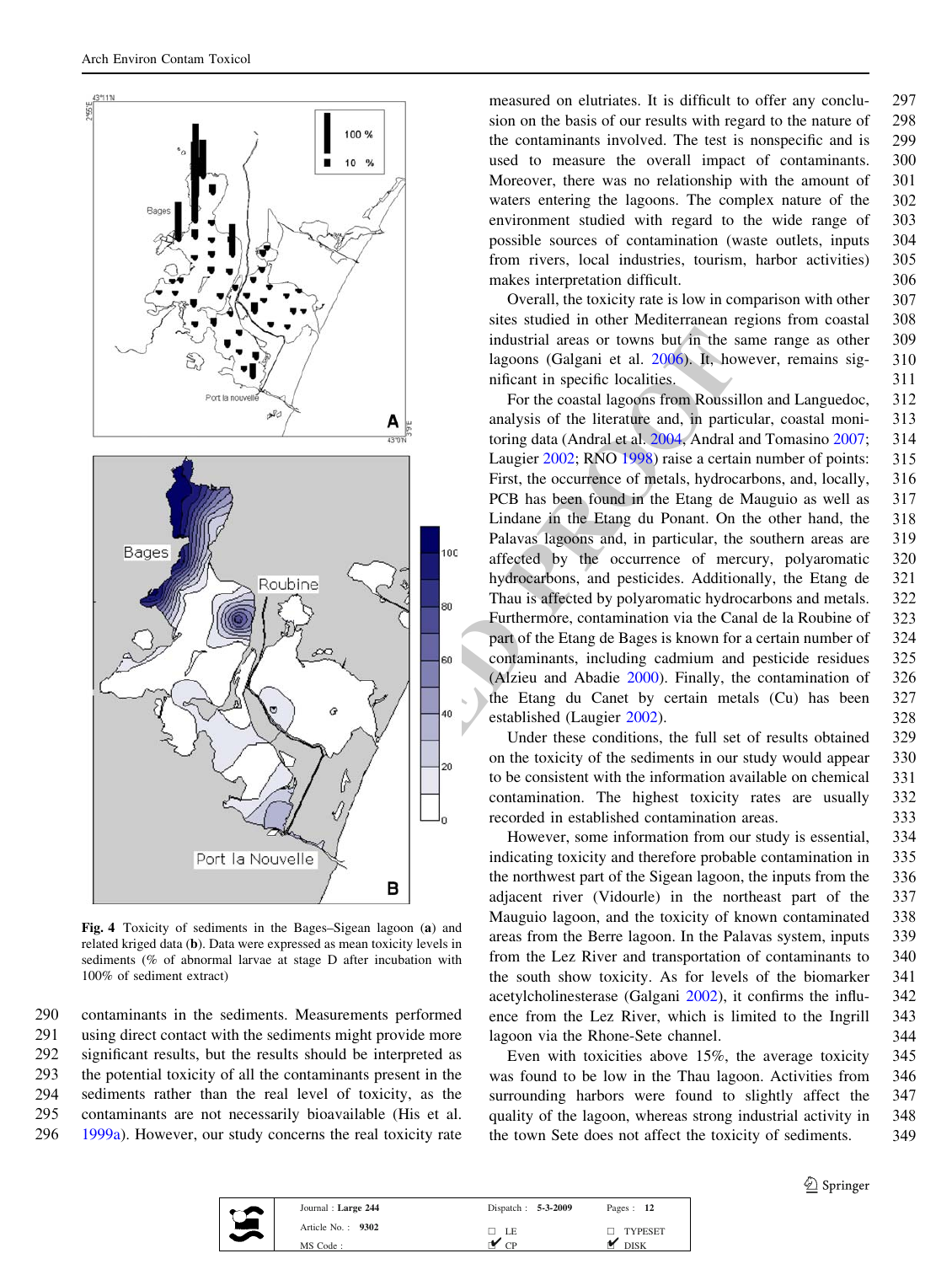<span id="page-8-0"></span>Fig. 5 Toxicity of sediments in the Mauguio lagoon (a) and related kriged data (b). Mean toxicity levels in sediments (% of abnormal larvae at stage D after incubation with 100% of sediment extract)



 In Camargue, freshwater lagoons were not sampled. The high toxicities from the eastern part of Vaccares and at the Fangassier lagoon are related not only to the adjacent sources of pesticides used for rice fields but also temporary inputs from the Rhone River. At these locations, trace metals were also found in eels (Batty et al. [1996](#page-11-0)), notably in the Vaccares. Moreover, organic contaminants (HCH and PCBs) were also detected in organisms from the canals surrounding rice fields and in the eastern part of Vaccares lagoon (Roche et al. [2000](#page-11-0)). For the Faraman lagoon, the ecological consequence of high toxicity of sediment

<sup>2</sup> Springer

| Dispatch: $5-3-2009$ | Pages: 12      |
|----------------------|----------------|
| $\Box$ LE            | <b>TYPESET</b> |
| CD                   | <b>DISK</b>    |
|                      |                |

remains low, as this lagoon is not naturally hypersaline 361 with an almost absent life. 362

Areas affected in the Berre lagoon are related to inputs 363 of contaminants as described by Gipreb ([2002\)](#page-11-0). Local 364 hydrodynamics in the Martigue area (southwest) with 365 inputs from both the town and the Caronte canal entering 366 the adjacent industrial area is the main cause of toxicity of 367 sediments. In the Vaine bay (East), toxicity must be related 368 to the surrounding industries, including oil refinery and 369 coal transformation. This area has been shown to receive 370 mercury, lead, chromium, organic contaminants, and, 371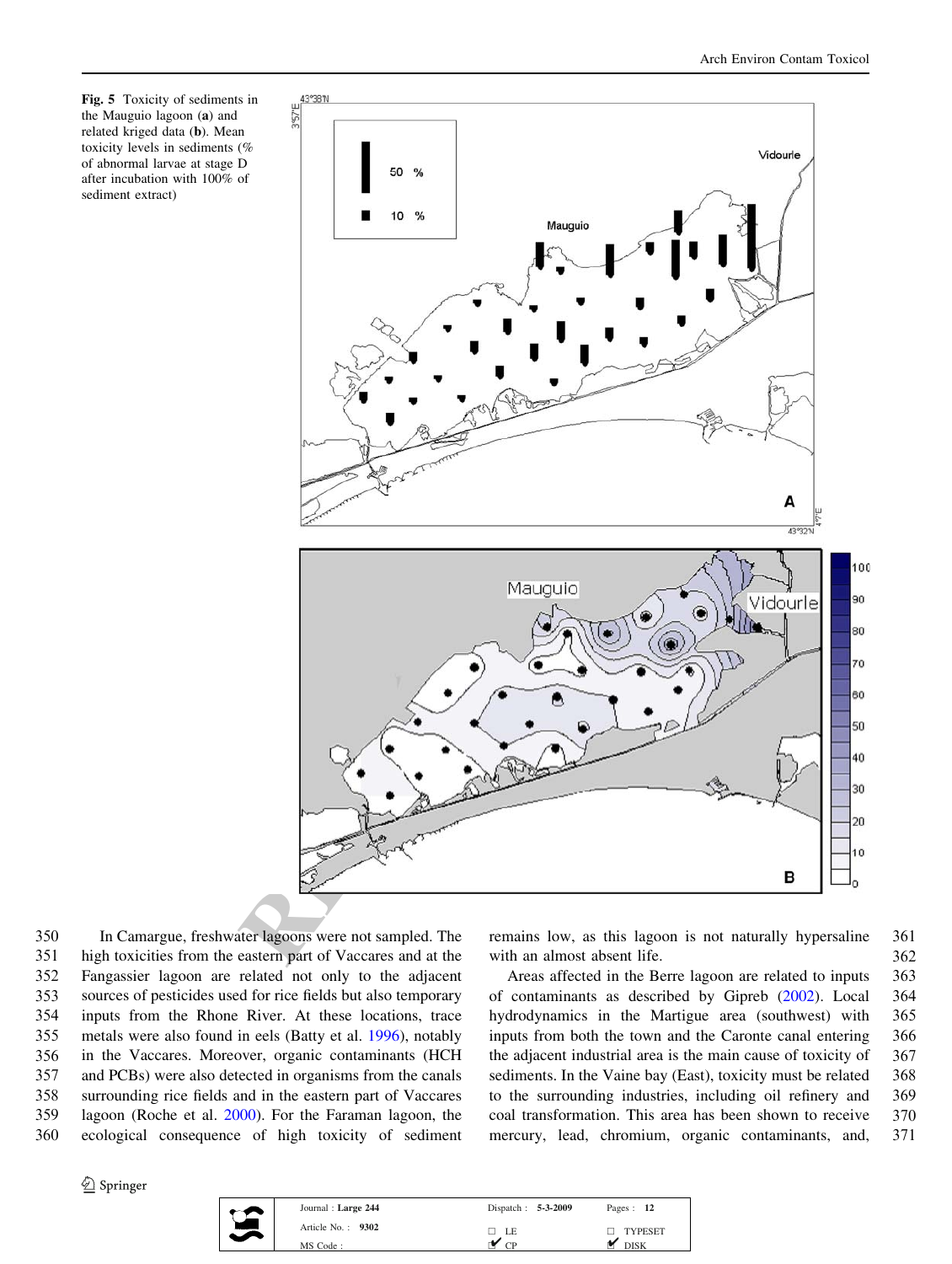<span id="page-9-0"></span>Fig. 6 Toxicity of sediments in the Berre and Bolmon lagoons (a) and related kriged data for the Berre lagoon (north) (b). Mean toxicity levels in sediments (% of abnormal larvae at stage D after incubation with 100% of sediment extract)





| Journal: Large 244 | Dispatch: 5-3-2009 | Pages: 12      |
|--------------------|--------------------|----------------|
| Article No.: 9302  | $\Box$ LE          | $\Box$ TYPESET |
| MS Code:           | $\overline{CP}$    | <b>DISK</b>    |

<sup>2</sup> Springer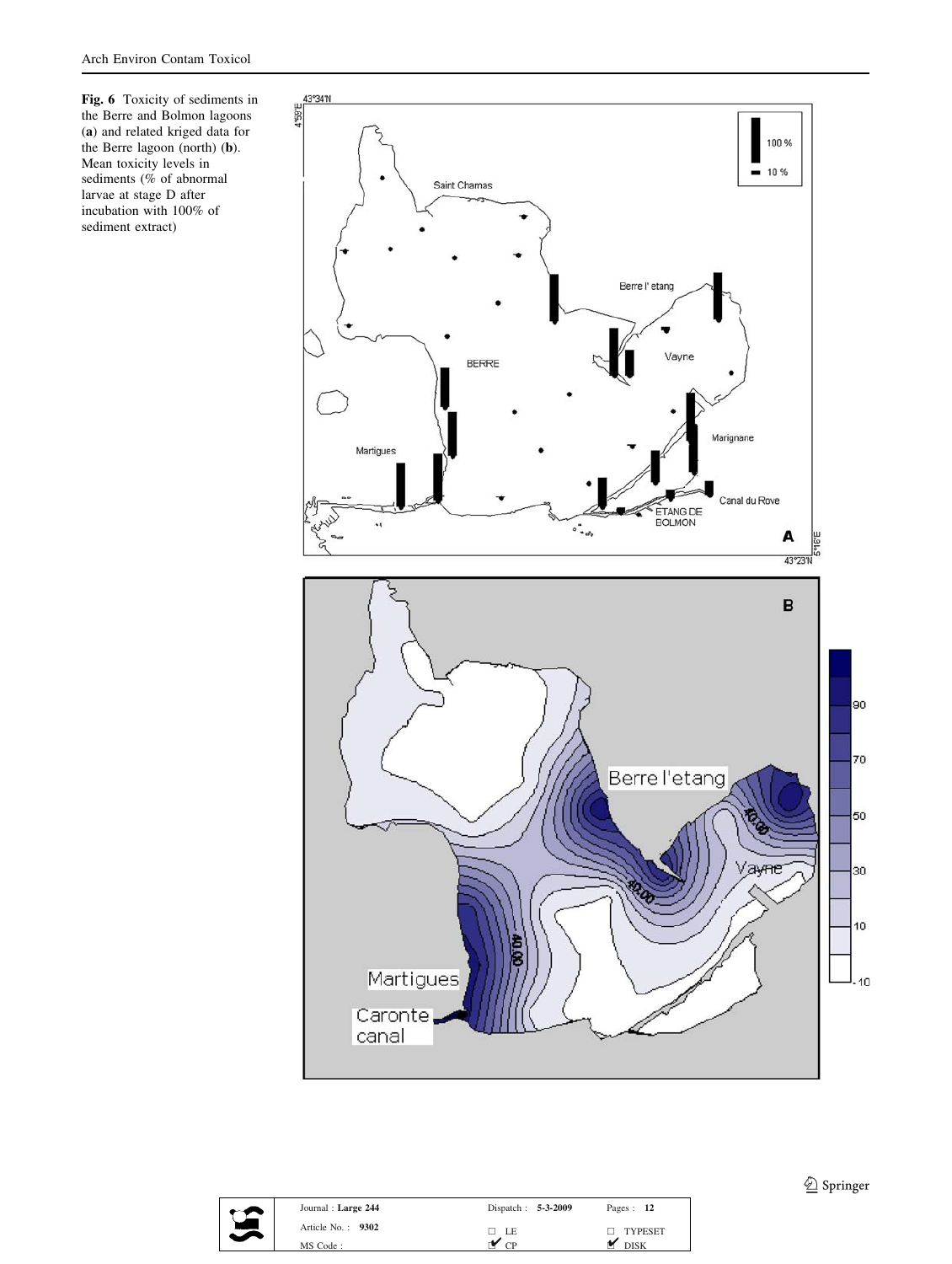<span id="page-10-0"></span>Table 2 Determination of concentration of elutriates from lagoons of the Languedoc Roussillon that cause 10% ( $EC_{10}$ ) and 25% ( $EC_{25}$ ) of abnormalities during larval development of C. gigas

|                | N              | <b>PNA</b> | $EC_{10}$ | $EC_{25}$ |
|----------------|----------------|------------|-----------|-----------|
| Mauguio        | 7              | 22.7       | 37.7(6)   | 76.9(2)   |
| Ponant         | 1              | 27.4       | 1.2       | 47.6      |
| Grec           | 2              | 9.9        | 35.3(1)   | Nd        |
| Mejean         | $\overline{2}$ | 9.8        | 51.1(1)   | Nd        |
| Prevost        | $\overline{4}$ | 20.1       | 23.0(1)   | Nd        |
| Ingrill        | 6              | 33.1       | 43.1(5)   | 61.5(4)   |
| Thau           | 27             | 12.5       | 45.25(14) | 60.1(3)   |
| La palme       | 1              | 11.8       | 12.7      | 33        |
| Salses Leucate | 10             | 8.2        | 61.2(4)   | Nd        |
| <b>Bages</b>   | 11             | 32.7       | 56(6)     | 25.5(3)   |
| Le canet       | 3              | 30         | 29.8(3)   | 62.4(2)   |
| Control        | 1              | 12.3       | 33.3      | Nd        |

N, number of stations; PNA, net percentage of abnormalities; (), number of stations where the EC determination was possible and determined. Nd, not determined (impossible)

 locally, polycyclic hydrocarbons (Gipreb [2002](#page-11-0)). The area north of the lagoon remains clean. The important local circulation together with the absence of industry enables the transport and washing of particles (Imbert et al. [1999](#page-11-0)), limiting the sedimentation and accumulation of both con-taminant and toxicity.

 Finally, general contamination of the Bolmon lagoon must be related to the adjacent town of Marignane with a river (La Cadiere) and a discharge introducing many con- taminants, including trace metals (Gipreb 2002). This lagoon is also affected by high levels of surfactants (Sar-razin and Arnoux [1998;](#page-12-0) Sarrazin et al. 2003).

 The use of ecotoxicological parameters enables one to characterize the type of toxicity. Clearly, in most lagoons, EC<sub>50</sub> determination was not possible and it could be nec- essary to concentrate sediments extract in order to fit the model requirements in order to evaluate a reliable value. Nevertheless, it confirms the low toxicity of most stations.  $EC_{10}$  values were affected by the high range of toxicity<br>391 levels in all of the lagoons, whereas  $EC_{25}$  values were levels in all of the lagoons, whereas  $EC_{25}$  values were significantly correlated with toxicity. Because of the num-393 ber of measurements for each determination,  $EC_{25}$  or  $EC_{50}$ , when available, gives more consistent results on the toxic-395 ity, whereas  $EC_{10}$  gives more information on the sensitivity of the test. Even with specific contamination at some sites as discussed previously, we think that the toxicity in lagoons is often related to the presence of complex mixtures of con- taminants in sediments that are not specific enough to discriminate among responses from larvae in the test.

401 Today there are several approaches for assessing the 402 toxicological effects of contaminants, including toxico-403 logical tests, based on the measurement in the laboratory for different compartments in the environment (sediments, 404 waste, waters, etc.) of a biological parameter that is sen- 405 sitive to variations in the chemical quality of the 406 environment. These tests are based on the measurement of 407 various parameters, such as the physiological functions 408 (e.g., respiration,  $O_2$  consumption) or biometric (e.g., 409) growth) or morphological criteria (e.g., abnormalities of 410 development). These procedures constitute a classic 411 approach to the measurement of the impact of contami- 412 nants when biomarkers constitute another approach based 413 on the concept of the diagnostic: the measurement of a 414 cellular or molecular parameter in living organisms. This 415 approach is of particular interest in the case of studies of 416 the adaptation or organisms but limited for scientific and 417 technical reasons to certain very specific biomarkers (Corsi 418 et al. 2003a, b; Dellali et al. 2001; Villa et al. [2003\)](#page-12-0). 419

Sensitivity and reproducibility are the most important 420 constraints that limit the development of the large-scale 421 evaluation of toxicological impact to certain parameters 422 under well-defined conditions. These include the toxico- 423 logical tests that measure abnormalities of development. 424 These parameters meet all of the requirements for large- 425 scale measurements and have been extensively studied 426 (Losso et al. 2007; Quiniou et al. 2005, [2007\)](#page-11-0). 427

11.8 12.7 33 approach is of particular interest in the absolution of cogalisms but limit is the absolution of cogalisms but limited at 2003.<br>
2.5.43 but the algoritom or equalisms but minit the development of correlation The case of the coastal Mediterranean lagoons is of 428 interest in this context. These particular environments are 429 closed, they accumulate contaminants, and the types of 430 contamination are diverse. Whole-sediment tests using a 431 range of biota with different exposure pathways are ade- 432 quate for measurements of toxicity locally, with few 433 samples, but will not be possible on a larger scale. Under 434 these conditions, the choice of nonspecific tests focused on 435 the contamination of sediments appears to be the most 436 suitable in terms of strategy. This approach makes it pos- 437 sible to localize toxicological effects prior to any search for 438 contamination or any in-depth research on the nature of the 439 contaminants. Volpi-Ghirardini et al. ([2003\)](#page-12-0) recently 440 reviewed the various sediment indicators associated with 441 toxicity to embryos. She pointed out the wide use of 442 embryo bioassays and noted the growing interest in using 443 indigenous species and sediment elutriates for bioassays in 444 shallow-water areas, such as coastal lagoons, where con- 445 taminated sediment might well be resuspended. As shown 446 with lagoons from the continental French Mediterranean 447 coasts, the oyster embryo bioassay might act as an early- 448 warning system and give valuable information on the 449 location of toxicity and, therefore, contaminants. More- 450 over, this will help for a better understanding of the 451 Mediterranean lagoon ecosystems. 452

> Acknowledgments This study was funded by the region Langue-<br>doc-Roussillon and AERMC. We thank GIPREB. C. Aubert 454 doc-Roussillon and AERMC. We thank GIPREB, C. Aubert 454 (SIBOJAI), SNPN, and Service Maritime 13 for sampling operations. 455 (SIBOJAI), SNPN, and Service Maritime 13 for sampling operations.

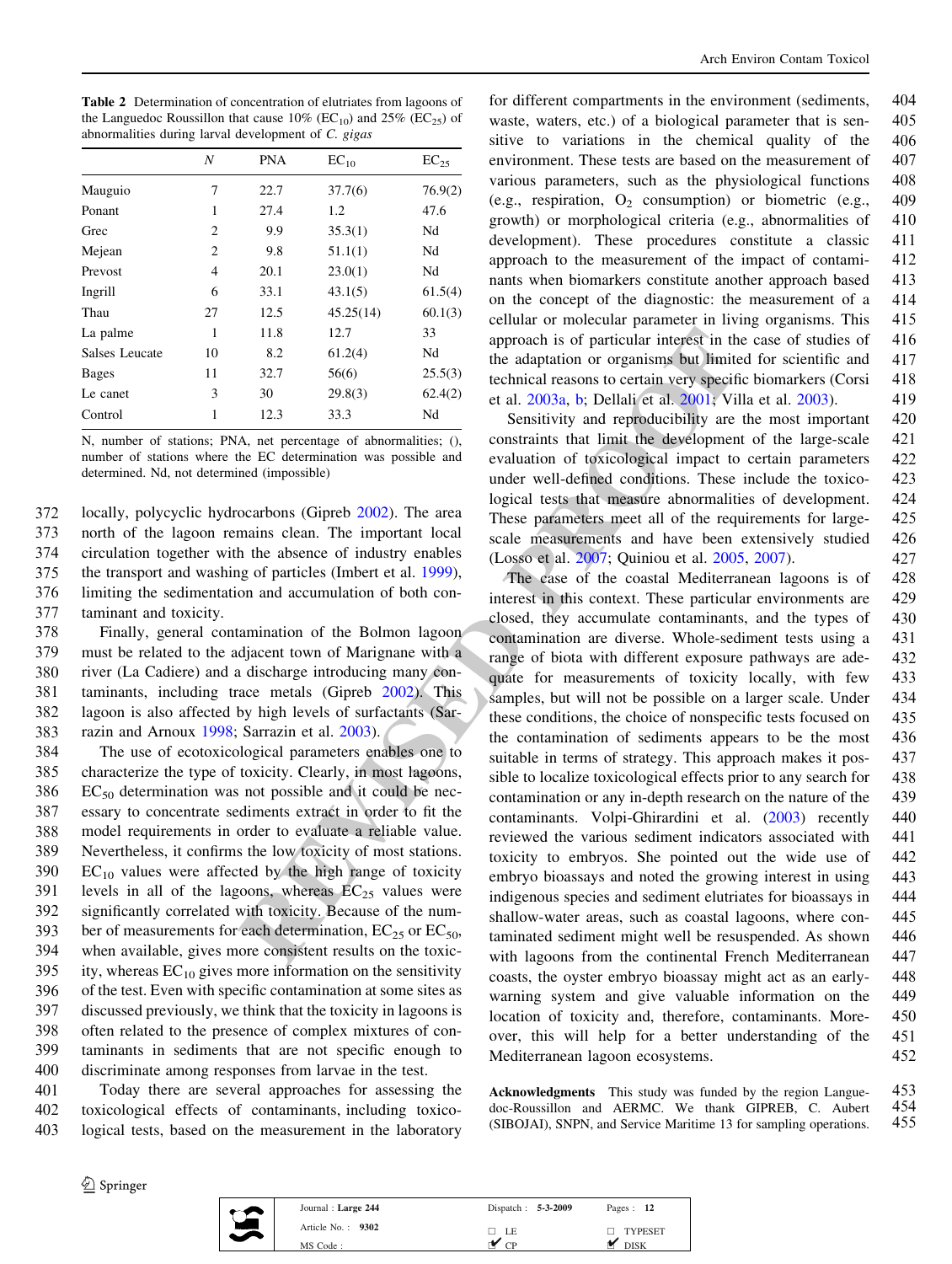## <span id="page-11-0"></span>456 References

- 457 Alzieu C, Abadie E (2000) Contamination de l'étang de Bages-Sigean<br>458 **particular de l'étant de l'étant de l'étance** des inondations de 458 par les polluants chimiques: Incidence des inondations de 459 povembre 1999. Rapport interne. Direction de l'Environnement 459 novembre 1999. Rapport interne, Direction de l'Environnement 460 et de l'aménagement Littoral, laboratoire côtier de Sète, Ifremer<br>461 Editor. France. 17 pp.
- 461 Editor, France, 17 pp<br>462 Andral B. Tomasino C. C 462 Andral B, Tomasino C (2007) Evaluation de la qualité des eaux  $463$  basées sur 1 utilisation de stations artificielles de moules en 463 basées sur 1 utilisation de stations artificielles de moules en 464 Mediterranée:Resultats 2006. IFREMER report. LER-PAC 07-464 Mediterranée:Resultats 2006. IFREMER report, LER-PAC 07-<br>465 24, Ifremer Editor, France, 25 pp 465 24, Ifremer Editor, France, 25 pp<br>466 Andral B. Stanisiere JY et al (2004)
- 466 Andral B, Stanisiere JY et al (2004) Monitoring chemical contam-<br>467 ination levels in the Mediterranean based on the use of mussel 467 ination levels in the Mediterranean based on the use of mussel<br>468 caging. Mar Pollut Bull  $49(9-10):704-712$ , doi: $10.1016/i$ .mar 468 caging. Mar Pollut Bull 49(9–10):704–712. doi:[10.1016/j.mar](http://dx.doi.org/10.1016/j.marpolbul.2004.05.008)<br>469 oolbul 2004 05 008 469 [polbul.2004.05.008](http://dx.doi.org/10.1016/j.marpolbul.2004.05.008)<br>470 Batty J. Pain D. Caur
- 470 Batty J, Pain D, Caurant F (1996) Metal concentrations in eels<br>471 *Anguilla anguilla* from the Camargue region of France. Biol 471 Anguilla anguilla from the Camargue region of France. Biol 472 Conserv 76:17-23. doi:10.1016/0006-3207(95)00090-9 472 Conserv 76:17–23. doi[:10.1016/0006-3207\(95\)00090-9](http://dx.doi.org/10.1016/0006-3207(95)00090-9)<br>473 Byrne PA. O'Halloran J (2001) The role of bivalve molluses
- 473 Byrne PA, O'Halloran J (2001) The role of bivalve molluscs as tools<br>474 in estuarine sediment toxicity testing: a review Hydrobiologia 474 in estuarine sediment toxicity testing: a review. Hydrobiologia<br>475  $465:1-3$ , 209-217 doi:10.1023/A:1014584607501 475 465:1–3, 209–217 doi[:10.1023/A:1014584607501](http://dx.doi.org/10.1023/A:1014584607501)<br>476 Corsi I. Mariottini M. Sensini C. Lancini L. Focardi S (
- 476 Corsi I, Mariottini M, Sensini C, Lancini L, Focardi S (2003a) Fish as<br>477 bioindicators of brackish ecosystem health: integrating bio-477 bioindicators of brackish ecosystem health: integrating bio-<br>478 marker. Oceanol Acta 26(1):129–138. doi:10.1016/S0399-478 marker. Oceanol Acta 26(1):129–138. doi:[10.1016/S0399-](http://dx.doi.org/10.1016/S0399-1784(02)01237-9)<br>479 1784(02)01237-9 479 [1784\(02\)01237-9](http://dx.doi.org/10.1016/S0399-1784(02)01237-9)<br>480 Corsi I. Mariottini M
- F (1996) Metal concentrations in eels<br>
le Caménagement Littoral. laboratoire cô<br>
10.10160006-3207(95)00090-9<br>
10.0006-3207(95)00090-9<br>
10.0006-3207(95)00090-9<br>
10.0006-3207(95)00090-9<br>
10.0006-3207(95)00090-9<br>
10.0006-320 480 Corsi I, Mariottini M, Sensini C, Lancini L, Focardi S (2003b) 481 Cytochrome P450, acetylcholinesterase and gonadal histology<br>482 for evaluating contaminant exposure levels in fishes from a 482 for evaluating contaminant exposure levels in fishes from a<br>483 highly eutrophic brackish ecosystem: the Orbetello Lagoon 483 highly eutrophic brackish ecosystem: the Orbetello Lagoon,<br>484 Italy Mar Pollut Bull 46:203-212 doi:10.1016/S0025-326X 484 Italy. Mar Pollut Bull 46:203–212. doi:[10.1016/S0025-326X](http://dx.doi.org/10.1016/S0025-326X(02)00359-4)<br>485 (02)00359-4  $(02)00359-4$
- 486 Dalmazzone S, Blanchet D, Lamoureux S (2004) Impact of drilling 487 activities in warm sea: recolonization capacities of seabed. Oil 487 activities in warm sea: recolonization capacities of seabed. Oil 488 Gas Sci Technol 59(6):625–647 488 Gas Sci Technol 59(6):625–647<br>489 Dellali M. Gnassia-Barelli MG. Rome
- 489 Dellali M, Gnassia-Barelli MG, Romeo M, Aissa P (2001) The use of 490 acetylcholinesterase activity in *Ruditanes decussatus* and *Mytilus* 490 acetylcholinesterase activity in *Ruditapes decussatus* and *Mytilus*<br>491 *adloprovincialis* in the biomonitoring of Bizerta Jagoon. Comp 491 galloprovincialis in the biomonitoring of Bizerta lagoon. Comp<br>492 Biochem Physiol C 130(2):227–235 492 Biochem Physiol C 130(2):227–235<br>493 Galgani F (2002) Niveaux d'activité acét
- 493 Galgani F (2002) Niveaux d'activité acétylcholinestérasique dans les<br>494 moules de quelques lagunes de Languedoc-Roussillon. Rapport 494 moules de quelques lagunes de Languedoc-Roussillon. Rapport 495 2001, Réseau de Suivi Lagunaire du Languedoc-Roussillon.<br>496 Direction de l'Environnement et de l'aménagement Littoral. 496 Direction de l'Environnement et de l'aménagement Littoral,<br>497 laboratoire côtier de Sète Ifremer Editor France 12 pp. 497 laboratoire côtier de Sète, Ifremer Editor, France, 12 pp<br>498 Galgani F. Cadiou Y. Gilbert F. (1992) Simultaneous and it
- 498 Galgani F, Cadiou Y, Gilbert F (1992) Simultaneous and iterative<br>499 weighted regression analysis of toxicity tests using a microplate weighted regression analysis of toxicity tests using a microplate 500 reader. Ecotoxicol Environ Saf 23(2):237–243. doi:10.1016/<br>501 0147-6513(92)90061-7 501 [0147-6513\(92\)90061-7](http://dx.doi.org/10.1016/0147-6513(92)90061-7)<br>502 Galgani E. Chiffoleau JE. C
- 502 Galgani F, Chiffoleau JF, Orsoni V et al. (2006) Chemical contam-<br>503 ination and toxicity of sediments from coastal areas of Corsica 503 ination and toxicity of sediments from coastal areas of Corsica<br>504 islands Chem Ecol  $22(4)$ :  $299-312$ 504 islands. Chem Ecol 22(4):299–312<br>505 Gipreb (2002) Bilan de santé de l
- 505 Gipreb (2002) Bilan de santé de l étang de berre. Etat des 506 connaissances. Synthèse du Groupement d interet public pour 506 connaissances. Synthèse du Groupement d interet public pour 507 la réhabilitation de l'étang de Berre. Gipreb Editor. Berre-507 la réhabilitation de l'étang de Berre, Gipreb Editor, Berre-<br>508 l'Etang France 124 pp. 508 l'Etang, France, 124 pp<br>509 Gomez E. Fillit M. Ximenes
- 509 Gomez E, Fillit M, Ximenes M, Picot B (1998) Phosphate mobility at 510 the sediment-water interface of a Mediterranean lagoon (etang 510 the sediment–water interface of a Mediterranean lagoon (etang  $511$  du M'ejean) seasonal phosphate variation. Hydrobiologia 511 du M'ejean), seasonal phosphate variation. Hydrobiologia<br>512 373(374):203–216. doi:10.1023/A:1017092226396 512 373(374):203–216. doi[:10.1023/A:1017092226396](http://dx.doi.org/10.1023/A:1017092226396)<br>513 Gray JS (1988) Do bioassays adequately predict ecologi
- 513 Gray JS (1988) Do bioassays adequately predict ecological effects of pollutants? Hydrobiologia 188–189:397–402 514 pollutants? Hydrobiologia 188–189:397–402
- 515 His E, Beiras R, Seaman M (1999a) The assessment of marine<br>516 bollution: bioassays with bivalve embryos and laryae. In: 516 pollution: bioassays with bivalve embryos and larvae. In:<br>517 Southeward AI, Tyler PA, Young CM (eds) Advance in Marine 517 Southeward AI, Tyler PA, Young CM (eds) Advance in Marine<br>518 Biology, vol 37. Academic Press, London, pp 1–178 518 Biology, vol 37. Academic Press, London, pp 1–178
- His E, Heyvang I, Geffard O, De Montaudouin X (1999b) A  $519$  comparison between ovster (*Crassostrea gigas*) and sea urchin  $520$ comparison between oyster (*Crassostrea gigas*) and sea urchin 520<br>(*Paracentrotus lividus*) larval bioassays for toxicological studies. 521 (*Paracentrotus lividus*) larval bioassays for toxicological studies.  $521$ <br>Water Res  $33(7):1706-1718$ . doi:10.1016/S0043-1354(98)00  $522$ Water Res 33(7):1706–1718. doi[:10.1016/S0043-1354\(98\)00](http://dx.doi.org/10.1016/S0043-1354(98)00381-9) 522<br>381-9 523 [381-9](http://dx.doi.org/10.1016/S0043-1354(98)00381-9) 523
- Imbert G, Kerambrun P, Degiovanni C (1999) Hydrodynamisme et 524 sédimentation Iiés à des rejets anthropiques dans un bassin 525<br>littoral Méditerranéen. C R Acad Sci Paris Sci Terre Planetes 526 littoral Méditerranéen. C R Acad Sci Paris Sci Terre Planetes 526<br>329:205-209 527 527<br>289:205–209 sunesse L. Deslous-Paoli JM. Ximenes MC et al (2002) Changes
- La Jeunesse I, Deslous-Paoli JM, Ximenes MC et al (2002) Changes 528<br>in point and non-point sources phosphorus loads in the Thau 529 in point and non-point sources phosphorus loads in the Thau 529<br>catchment over 25 years (Mediterranean Sea–France). Hydrobi- 530 catchment over 25 years (Mediterranean Sea–France). Hydrobi-<br>
530 ologia 475:403–411. doi:10.1023/A:1020351711877 531 ologia 475:403–411. doi[:10.1023/A:1020351711877](http://dx.doi.org/10.1023/A:1020351711877) 531<br>ier T (2002) Rapport 2001. Réseau de Suivi Lagunaire du 532
- Laugier T (2002) Rapport 2001, Réseau de Suivi Lagunaire du 532<br>Languedoc-Roussillon. Direction de l'Environnement et de 533 Languedoc-Roussillon. Direction de l'Environnement et de 533 l'aménagement Littoral, laboratoire côtier de Sète, Ifremer Editor, France, 184 pp 535<br>o C. Arizzi Novelli A, Picone M et al (2004) Evaluation of 536
- Losso C, Arizzi Novelli A, Picone M et al (2004) Evaluation of 536 superficial sediment toxicity and sediment physico-chemical  $537$  characteristics of representative sites in the Lagoon of Venice  $538$ characteristics of representative sites in the Lagoon of Venice 538<br>(Italy) I Mar Syst 51:281–292 doi:10.1016/j imarsys 2004 539 (Italy). J Mar Syst 51:281–292. doi[:10.1016/j.jmarsys.2004.](http://dx.doi.org/10.1016/j.jmarsys.2004.05.016) 539 05.016 540
- Losso C, Picone M, Novelli A et al (2007) Developing toxicity scores 541 for embryotoxicity tests on elutriates with the sea urchin 542 for embryotoxicity tests on elutriates with the sea urchin  $542$ <br>*Paracentrotus lividus*, the ovster *Crassostrea gigas*, and the 543 Paracentrotus lividus, the oyster Crassostrea gigas, and the 543<br>mussel Mytilus galloprovincialis. Arch Environ Contam Toxicol 544 mussel *Mytilus galloprovincialis*. Arch Environ Contam Toxicol 544<br>53(2):220–226. doi:10.1007/s00244-006-0136-x 545 53(2):220–226. doi:[10.1007/s00244-006-0136-x](http://dx.doi.org/10.1007/s00244-006-0136-x) 545<br>SON R LOUD B. Bultelle F et al (2007) Identification of the gene 546
- Masson R, Loup B, Bultelle F et al (2007) Identification of the gene 546<br>encoding a DNAk-type molecular chaperone as potentially down 547 encoding a DNAk-type molecular chaperone as potentially down  $547$ <br>regulated in blue mussels *(Mytilus edulis)* following acute  $548$ regulated in blue mussels (*Mytilus edulis*) following acute 548 exposure to atrazine. Hydrobiologia 588(1):135–143. doi: 549 exposure to atrazine. Hydrobiologia 588(1):135–143. doi: 549<br>10.1007/s10750-007-0658-x 550 10.1007/s10750-007-0658-x 550<br>
illot D. Laune J. Tomasini JA et al (2005) Assesment of coastal 551
- Mouillot D, Laune J, Tomasini JA et al (2005) Assesment of coastal 551 lagoon quality with taxonomic diversity indices of fish, zoo 552 lagoon quality with taxonomic diversity indices of fish, zoo 552<br>benthos and macrophytes communities. Hydrobiologia 550:121– 553 benthos and macrophytes communities. Hydrobiologia 550:121- $553$ <br>130. doi:10.1007/s10750-005-4368-y  $554$ 130. doi[:10.1007/s10750-005-4368-y](http://dx.doi.org/10.1007/s10750-005-4368-y) 554<br>
130. doi:10.1007/s10750-005-4368-y starting the use of meiofaunal 555
- Niper M, Carr S (2003) Recent advances in the use of meiofaunal 555<br>polychaetes for ecotoxicological assessments. Hydrobiologia 556 polychaetes for ecotoxicological assessments. Hydrobiologia  $556$ <br>496(3):347–353. doi:10.1023/A:1026129806435  $557$ 496(3):347–353. doi:[10.1023/A:1026129806435](http://dx.doi.org/10.1023/A:1026129806435) 557<br>
boulie C. Chauvelon P. Rosecchi E. Bouchereau A. Crivelli A 558
- Pampoulie C, Chauvelon P, Rosecchi E, Bouchereau A, Crivelli A 558<br>(2001) Environmental factors influencing the gobiid assemblages 559 (2001) Environmental factors influencing the gobiid assemblages  $559$ <br>of a mediterranean lagoon: empirical evidence from a long term  $560$ of a mediterranean lagoon: empirical evidence from a long term  $560$ <br>study. Hydrobiologia 445:175–181. doi:10.1023/A:101756571  $561$ study. Hydrobiologia 445:175-181. doi:[10.1023/A:101756571](http://dx.doi.org/10.1023/A:1017565715463) 561<br>562 562 [5463](http://dx.doi.org/10.1023/A:1017565715463) 562
- Prytherch HF (1924) Experiments in the artificial propagation of 563 ovsters. Report of the US Commissioner of Fisheries for the 564 oysters. Report of the US Commissioner of Fisheries for the 564 fiscal year 1923, appendix XI (document 961) 565 fiscal year 1923, appendix XI (document 961) 565<br>iou F, His E, Delesmont R, Caisey X, Thebaud MJ (2005) Bio-566
- Quiniou F, His E, Delesmont R, Caisey X, Thebaud MJ (2005) Bio- 566 indicator of potential toxicity in aqueous media: a bivalve 567<br>embryo-larval development bioassay. Methodes d'analyse en 568 embryo-larval development bioassay. Methodes d'analyse en 568 milieu marin. Ifremer [Methodes Anal. Milieu Mar. Ifremer], 569<br>Ifremer Editor. France. 22 pp Ifremer Editor, France, 22 pp<br>iou F. Damiens G. Gnassia-Barellib M et al (2007) Marine water 571
- Quiniou F, Damiens G, Gnassia-Barellib M et al (2007) Marine water 571 quality assessment using transplanted oyster larvae. Environ Int  $572$ <br>33(1):27–33. doi:10.1016/j.envint.2006.06.020  $573$ 33(1):27–33. doi[:10.1016/j.envint.2006.06.020](http://dx.doi.org/10.1016/j.envint.2006.06.020) 573<br>1998) Surveillance du milieu marin. Travaux du RNO. Edition 574
- RNO (1998) Surveillance du milieu marin, Travaux du RNO, Edition 574<br>1998. Ifremer et Ministère de l'Aménagement du Territoire et de 575 1998, Ifremer et Ministère de l'Aménagement du Territoire et de l'Environnement, Ifremer Editor, 35 pp<br>le H, Buet A, Jonot O, Ramade F (2000) Organochlorine residues 577
- Roche H, Buet A, Jonot O, Ramade F (2000) Organochlorine residues 577<br>in European eel (Anguilla anguilla) crucian carp (Carassius 578 in European eel (Anguilla anguilla), crucian carp (Carassius 578<br>carassius) and catfish (Ictalurus nebulosus) from Vaccare's 579 carassius) and catfish (Ictalurus nebulosus) from Vaccare's 579<br>lagoon (French National Nature Reserve of Camargue): effects 580 lagoon (French National Nature Reserve of Camargue): effects 580<br>on some physiological parameters. Aquat Toxicol 48:443-459. 581 on some physiological parameters. Aquat Toxicol  $48:443-459$ . 581 doi:10.1016/S0166-445X(99)00061-2 582 doi[:10.1016/S0166-445X\(99\)00061-2](http://dx.doi.org/10.1016/S0166-445X(99)00061-2)



| Journal: Large 244  | Dispatch: $5-3-2009$ | Pages: 12      |  |
|---------------------|----------------------|----------------|--|
| Article No.: $9302$ | LE                   | <b>TYPESET</b> |  |
| MS Code:            | $\alpha$ n           | disk           |  |